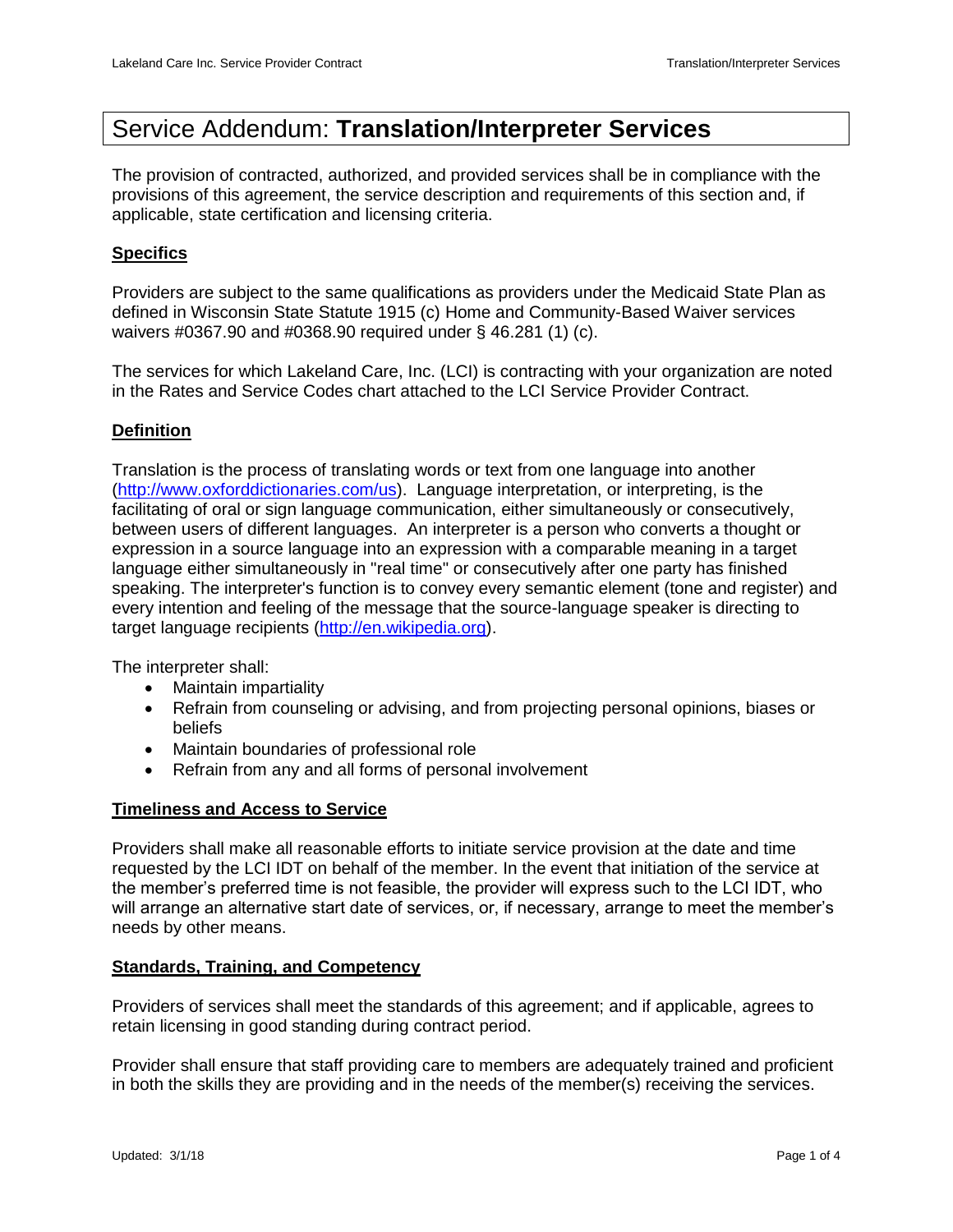Training of staff providing services shall include:

- 1. Provider agency recording and reporting requirements for documentation, critical incident reporting, and other information and procedures necessary for the staff to ensure the health and safety of member(s) receiving supports.
- 2. Training on the needs of the target group for the member(s) served under this agreement.
- 3. Training on the provision of the services being provided.
- 4. Training on the needs, strengths, and preferences of the individual(s) being served.
- 5. Training of rights and confidentiality of individuals supported.
- 6. Information and provider procedure for adherence to the LCI policies below:
	- a. Incident Management System
	- b. Restraint and Seclusion Policy and Procedure
	- c. Communication Expectations
	- d. Unplanned use of Restrictive Measure
	- e. Confidentiality

Provider shall ensure competency of individual employees performing services to LCI members. Competency shall include maintaining any required certifications or licenses as well as assurance of the general skills and abilities necessary to perform assigned tasks.

## **Staff to Member Ratio**

Services shall be provided at a 1:1 ratio of provider staff to LCI member, unless the description in the Rates and Service Codes chart of the agreement includes rates and services for ratios different from this level.

#### **Staffing Assignment and Turnover**

The provision of successful services is attributable in large part to the strength of the relationship between a member and the staff directly providing the service. Given this contributory factor, provider agrees to make every effort to match and retain direct care staff under this agreement in a manner that optimizes consistency.

In order to establish and preserve this relationship, providers must take specific precautions to establish and monitor these services. Providers must have a process in place for:

- 1. Members to provide feedback on their experience with the employees performing these tasks and respond when appropriate.
- 2. Written information indicating who within the organization to contact with concerns, or questions related to the provision of services or direct care staff.
- 3. Provider will forward documentation and/or feedback to the Interdisciplinary Team (IDT) staff to allow members to express concerns to individuals other than the individual who performs the task.

Changes in staff assignments to specific members and within the organization are at the discretion of the provider. Provider agrees to take member requests for specific staff into consideration when assigning or reassigning staff to specific members and will notify LCI IDT staff in their reporting of any changes to staff providing services.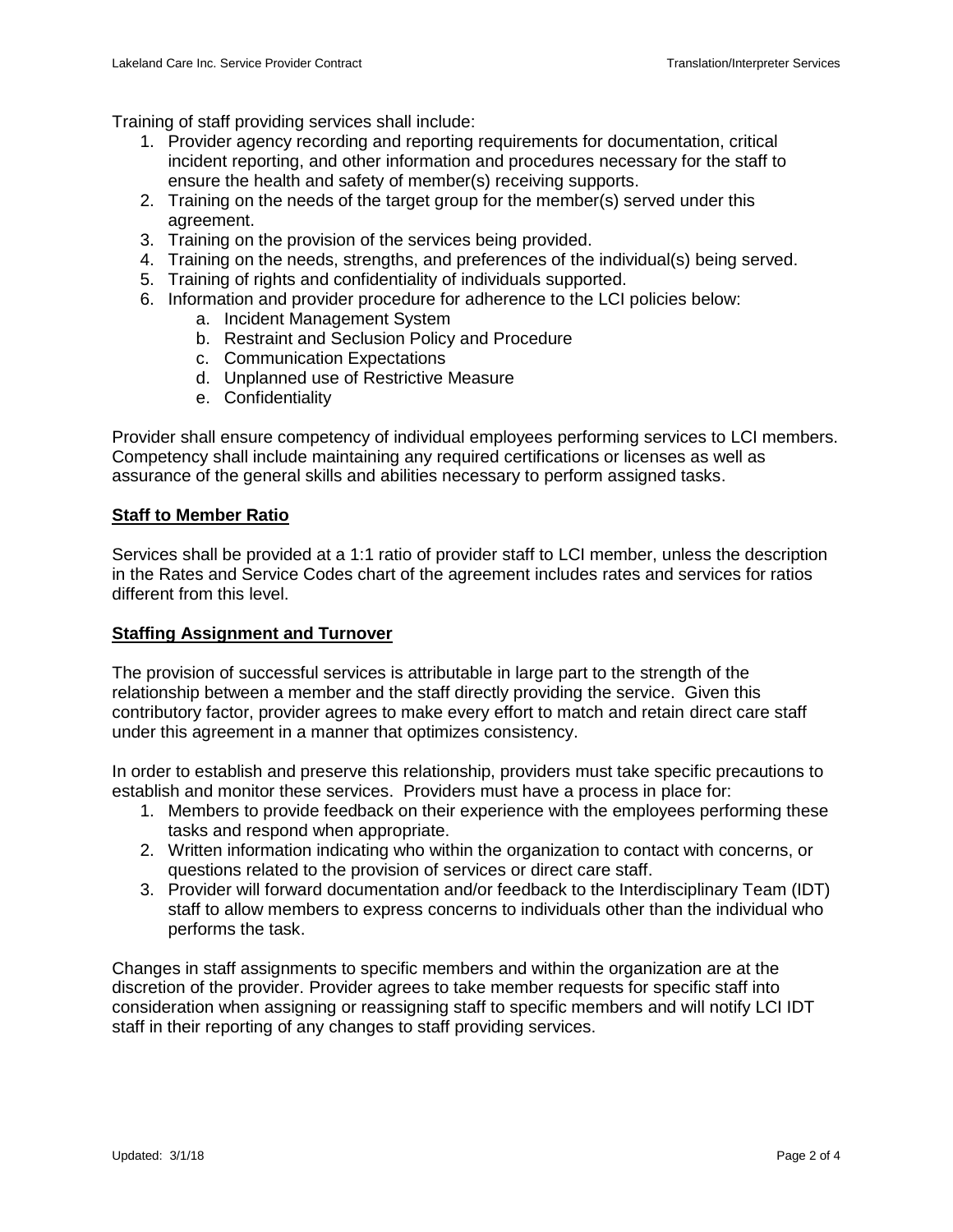### **Collaboration and Coordination of Care**

Through the use of the Resource Allocation Decision method (RAD), the LCI IDT staff shall assess the member's needs and outcomes to determine the amount of services to be authorized. The LCI IDT staff shall exchange pertinent information with the provider at the time the referral is made to assure all health and safety needs are provided during the services. This information exchange shall include the assessed needs and amount of authorized units as it relates to services.

All aspect of services shall be discussed between the LCI IDT staff, member or legal representative, and provider to ensure proper collaboration.

#### **Documentation**

Providers shall comply with documentation requirements as defined by agreement, as well as any and all applicable requirements of local, state, or federal law, administrative rule or any other lawful regulatory authority.

At any time, the IDT staff may request:

- A written report to enhance the coordination and/or quality of care; which includes:
	- $\circ$  Changes in members' activities
	- o List of supportive tasks provided
	- o Ongoing concerns specific to the member
- Additional documentation of the services provided

#### **Billable Units**

Provider rates for provision of services will incorporate all administrative and business functions related to the provision of service. Contracted rates include the provision of administrative functions necessary for services and are not billable beyond units provided to each authorized member.

Providers should reference the Rates and Service Codes chart of the contract for contract units and rates.

Providers should use increments as listed in the rates and service codes chart to bill LCI up to the authorized number of units for the member. Providers can only bill for services rendered to the member. Provider will refund LCI the total amount of any/all units billed without services rendered to LCI member.

Providers are required to provide for all identified care needs during the provision of services and are specifically prohibited from billing fraudulently for additional services during the provision of these services.

Family Care services administered by LCI are funded by state and federal tax dollars though the Medical Assistance program. As a publicly-funded system, LCI strives to maintain the integrity of the program by ensuring that all services are billed as authorized by LCI, and as rendered to members. LCI ensures this protection, by regularly conducting random reviews of claims submitted by its contracted providers. LCI reserves the right to request verification documentation from providers. This could include but is not limited to: providers' case notes, files, documentation and records.